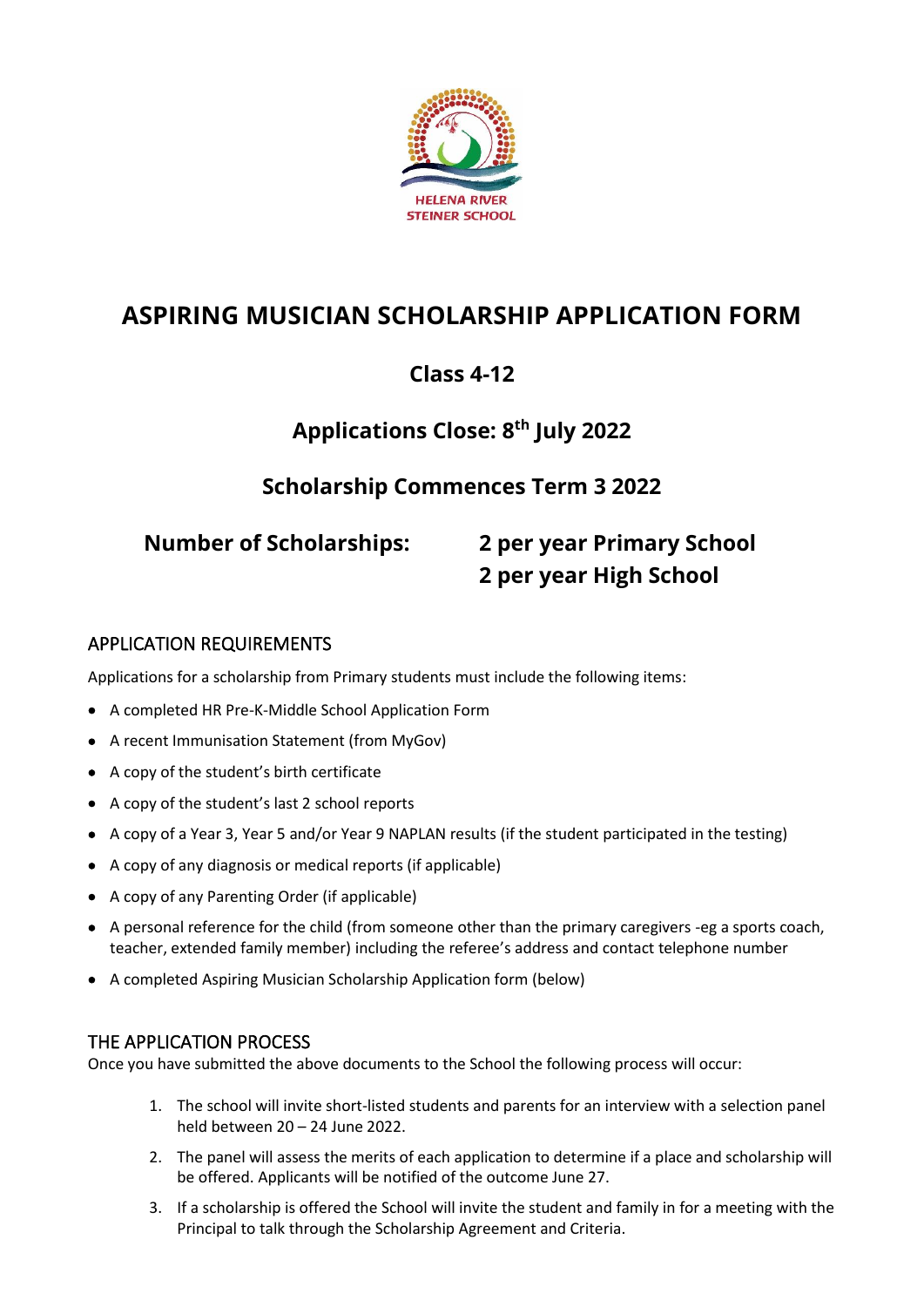## **FOR THE PARENT/GUARDIAN TO COMPLETE**

| I wish to apply for the School's Aspiring Musician Scholarship for our Primary/High School child |                                             |              |
|--------------------------------------------------------------------------------------------------|---------------------------------------------|--------------|
|                                                                                                  | (name) to start Class                       | (year level) |
| at Helena River Steiner School on                                                                | (date). By signing below, I and the student |              |
| named above confirm that:                                                                        |                                             |              |

- I am committed to supporting the provision of a Steiner education for my child, both pedagogically and financially (where applicable) as described in the School's policy and pedagogical framework.
- I understand that continued enrolment is dependent on this support for my child is being provided and continued.
- I understand that this scholarship entitles my child to 50% off tuition fees.
- I understand that if my child is granted a scholarship, all the School's usual fees and levies, policies, and expectations will be applicable.
- By enrolling my child at Helena River Steiner School I commit to the ongoing development of the school, which will include the School's expectation of all parents and carers contributing five (5) Parent Participation Hours per semester in the capacity I am able to. If I am not able to do my Parent Participation Hours in any given semester, I understand that I will be charged the Parent Participation Hours Cash in Lieu Fee as described in the Fee Schedule.
- I understand it is my responsibility to submit the Parents Participation form (emailed by Finance and also available from the Office) by the end of each semester, and if this form is not received, the Cash in Lieu fee will be charged to my Fee Statement.
- I understand that if the scholarship is granted, this scholarship will be ongoing for the remainder of the year and subsequent years of schooling, however, is subject to review. If I wish to withdraw our child, one full term's notice must be given in writing, or one term's fees will be charged to my Fee Statement.

**Primary Carer's Name** \_\_\_\_\_\_\_\_\_\_\_\_\_\_\_\_\_\_\_\_\_\_\_\_\_\_\_\_\_\_\_\_\_\_\_\_\_\_\_\_\_\_\_\_\_\_\_\_\_\_\_\_\_\_\_\_\_\_\_\_\_\_\_

Relationship to the child **and the child and the set of the set of the set of the set of the set of the set of the set of the set of the set of the set of the set of the set of the set of the set of the set of the set of** 

**Signature** \_\_\_\_\_\_\_\_\_\_\_\_\_\_\_\_\_\_\_\_\_\_\_\_\_\_\_\_\_\_\_\_\_\_\_\_\_\_\_\_\_\_\_ **Date** \_\_\_\_\_\_\_\_\_\_\_\_\_\_\_\_\_\_\_\_\_\_\_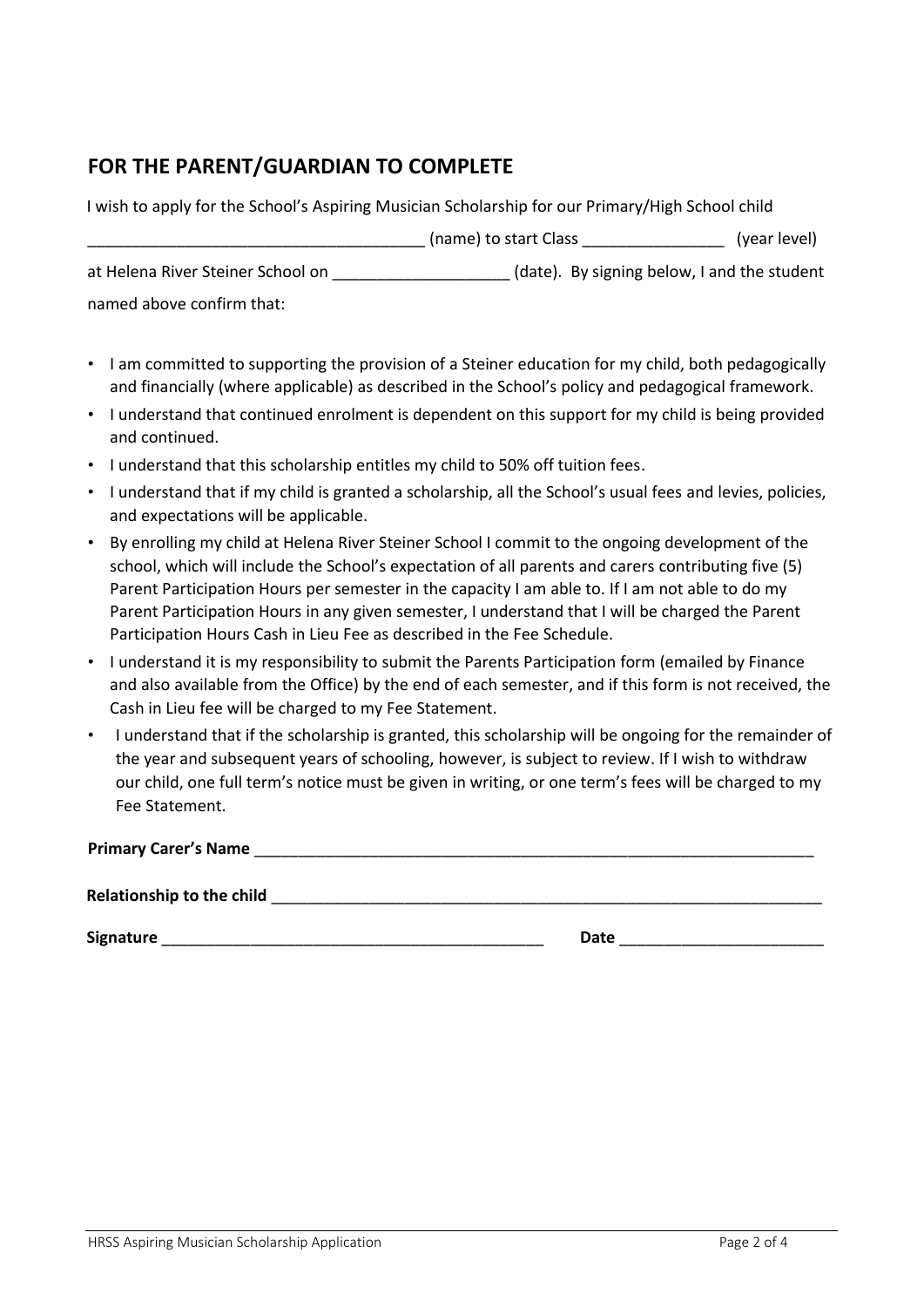**Primary Student Applications: For students Class 1-3, Parent/Caregivers may answer the questions below -with input from the child. For students Class 4-6, please hand-write answers below in your own words.**

**High School Student Application: Students are to hand-write answers below in your own words. If you need more space, please write on a separate piece of paper.**

Which musical instrument/s do you/your child play? What have you/your child played in the past? What instrument/s would you/your child like to play in future? Why?

What do you enjoy about making music?